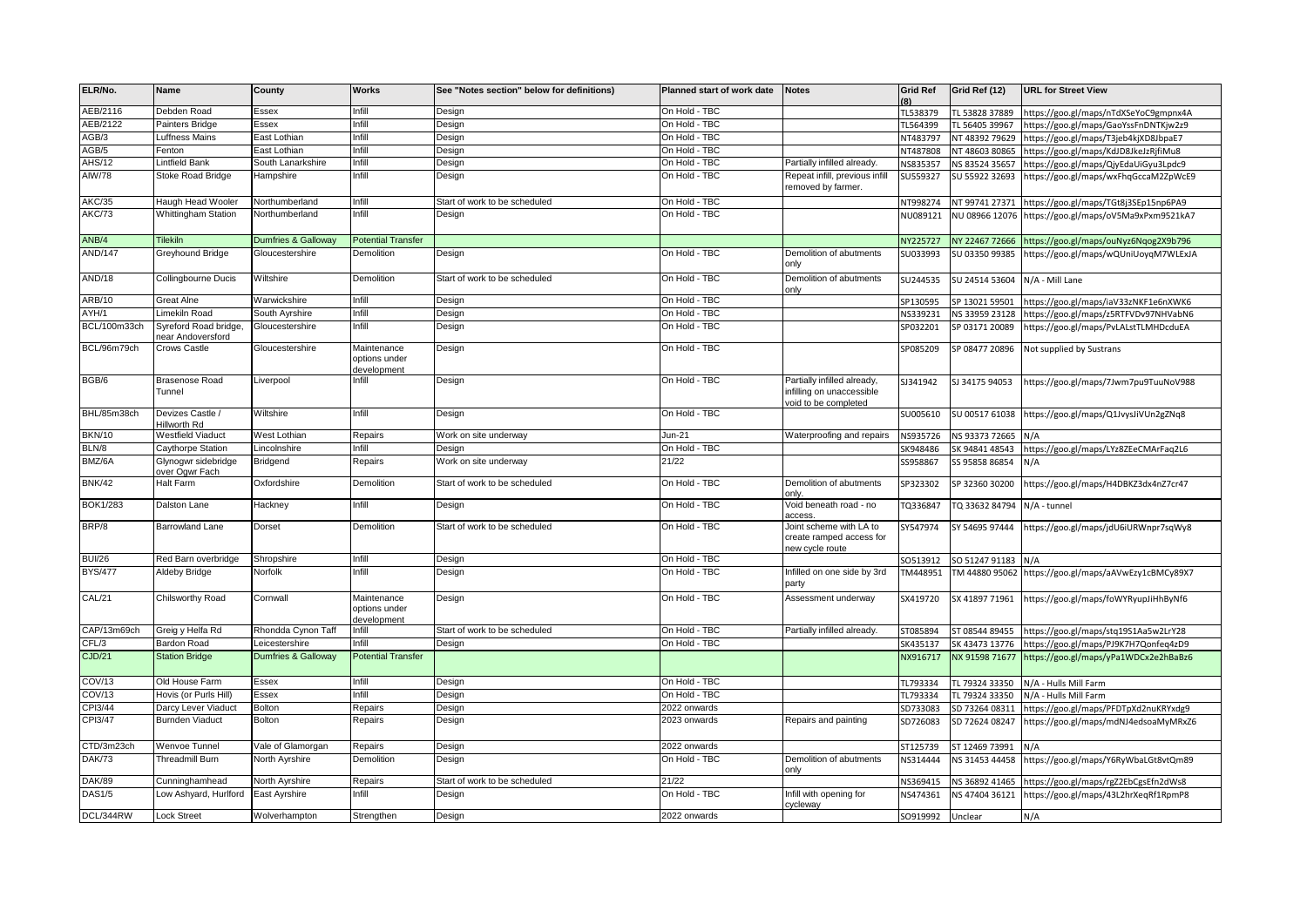| ELR/No.        | Name                                 | County                   | Works                                       | See "Notes section" below for definitions) | Planned start of work date | Notes                                                                                                                                                                                                          | <b>Grid Ref</b> | Grid Ref (12)      | <b>URL for Street View</b>                           |
|----------------|--------------------------------------|--------------------------|---------------------------------------------|--------------------------------------------|----------------------------|----------------------------------------------------------------------------------------------------------------------------------------------------------------------------------------------------------------|-----------------|--------------------|------------------------------------------------------|
| DMB/5          | Bonnington                           | South Lanarkshire        | Refurbish                                   | Design                                     | 2022 onwards               | Listed structure                                                                                                                                                                                               | NS899424        | NS 89905 42445     | https://goo.gl/maps/eUUkWDNei8D3AwvJ7                |
| EAT/19         | Eaton to Easton Road                 | Leicestershire           | Infill                                      | Design                                     | On Hold - TBC              |                                                                                                                                                                                                                | SK793292        | SK 79231 29147     | https://goo.gl/maps/buyFUzWb7etDHRmw9                |
| <b>EBD/756</b> | <b>Balmassie Road</b>                | Aberdeenshire            | Infill                                      | Design                                     | On Hold - TBC              |                                                                                                                                                                                                                | NJ972316        | NJ 97126 31577     | https://goo.gl/maps/jwH8i73hczoSEPsM9                |
| EBD/761        | Auchmacoy                            | Aberdeenshire            | Infill                                      | Design                                     | On Hold - TBC              |                                                                                                                                                                                                                | NJ992319        | NJ 99199 31867     | https://goo.gl/maps/uEfMJK29CLqUFQjY6                |
| <b>EDE/25</b>  | Great Musgrave                       | Cumbria                  | Infill                                      | Work complete                              |                            |                                                                                                                                                                                                                | NY764136        | NY 76474 13600     | https://goo.gl/maps/iTKmSkuFYBKgaaCu9                |
| EHP/3          | Knowle Viaduct                       | East Sussex              | Maintenance                                 | Design                                     | On Hold - TBC              | Stabilisation of piers & bank                                                                                                                                                                                  | TQ580261        | TQ 58020 26091     | N/A                                                  |
| <b>END/709</b> | Station Road,<br>Southfleet          | Kent                     | Infill                                      | Design                                     | On Hold - TBC              |                                                                                                                                                                                                                | TQ614720        | TQ 61391 71968     | https://goo.gl/maps/5yJq54JiL1szFZsg8                |
| EVL/2066       | Wingmore Straight Hill               | Kent                     | Infill                                      | Design                                     | On Hold - TBC              | Partial infill with opening<br>etained for access                                                                                                                                                              | TR187466        | TR 18723 46580     | https://goo.gl/maps/avskkE1dfcU9MEo1A                |
| FFD/26         | Hambidge Road                        | Gloucestershire          | TBC                                         | Assessment                                 | On Hold - TBC              |                                                                                                                                                                                                                | SP210005        | SP 21011 00616     | https://goo.gl/maps/YXkgFk8pJwGQWVTh7                |
| FFD/28         | Green Lane / Dumpers                 | Gloucestershire          | Infill                                      | Design                                     | On Hold - TBC              |                                                                                                                                                                                                                | SP173010        | SP 17304 01087     | https://goo.gl/maps/voEbGr78cyGzfs769                |
| FNS3/19m76ch   | Whitchurch Bridge                    | Bath & NE Somerset       | TBC                                         | Assessment                                 | On Hold - TBC              |                                                                                                                                                                                                                | ST613674        | ST 61404 67388     | https://goo.gl/maps/jvVuwNZTFnrHVd5L8                |
| FWW2/1711      | <b>Gateley Bridge</b>                | Norfolk                  |                                             |                                            |                            | LA have agreed to install<br>physical restrictions to<br>prevent access by over<br>weight vehicles (current<br>restrictions not effective). If<br>these prove effective then<br>structure will not be infilled | TF971258        | TF 97083 25815     | https://goo.gl/maps/fVU3kiQ2CrZJ6tfL6                |
| GNQ4/17        | Farground or Hampton<br>House Farm   | Shropshire               | Infill                                      | Design                                     | On Hold - TBC              |                                                                                                                                                                                                                | SJ436357        | SJ 43660 35674     | N/A                                                  |
| GTB/77         | <b>Scotland Street</b>               | Glasgow                  | Infill                                      | Design                                     | On Hold - TBC              |                                                                                                                                                                                                                | NS575641        | Unclear            | Unclear<br>https://goo.gl/maps/VCdqsgyiNNnd3W4h6     |
| GTB/78         | Paisley Road West                    | Glasgow                  | Infill                                      | Design                                     | On Hold - TBC              |                                                                                                                                                                                                                | NS575646        | NS 57571 64618     | https://goo.gl/maps/VsCf4B7Bq86WU65AA                |
| HBR3/123       | Stubbs Road, Walden<br><b>Stubbs</b> | North Yorkshire          | Infill                                      | Design                                     | On Hold - TBC              |                                                                                                                                                                                                                | SE542170        | SE 54149 16969     | N/A                                                  |
| HBR3/124       | Malt Kiln Road, Little<br>Smeaton    | North yorkshire          | Infill                                      | Design                                     | On Hold - TBC              |                                                                                                                                                                                                                | SE532165        | SE 53234 16471     | https://goo.gl/maps/iK3hd7auG9CjAZoJ6                |
| <b>HGG2/1</b>  | Church Lane                          | East Sussex              | Infill                                      | Start of work to be scheduled              | On Hold - TBC              |                                                                                                                                                                                                                | TQ423149        | TQ 42328 14939     | https://goo.gl/maps/ddMLVCanZFyUGTfQA                |
| <b>HIB/27</b>  | Southill Road                        | Bedfordshire             | Infill                                      | Design                                     | On Hold - TBC              |                                                                                                                                                                                                                | TL091469        | TL 09073 46886     | https://goo.gl/maps/pXT7dt3wr2gcZUM38                |
| HLP/5S         | <b>Station Road</b>                  | Warwickshire             | Maintenance<br>options under<br>development | Design                                     | On Hold - TBC              |                                                                                                                                                                                                                | SP152665        | SP 15224 66605     | https://goo.gl/maps/CBVK4E4buJQYYNup7                |
| HOL/1073       | Parkeston                            | Essex                    | Infill                                      | Design                                     | On Hold - TBC              |                                                                                                                                                                                                                | TM240316        |                    | TM 23997 31636 https://goo.gl/maps/wxprDPbf49WPMTVa9 |
| HTL/61         | <b>Ashfield Street</b>               | Glasgow                  | <b>Potential Transfer</b>                   |                                            |                            |                                                                                                                                                                                                                | NS595688        | NS 59494 68772     | https://goo.gl/maps/jkWV4GmL1PudvAAH8                |
| HXH/4A         | <b>Wheatley Viaduct</b>              | Calderdale               | Repairs                                     | Design                                     | 2023 onwards               |                                                                                                                                                                                                                | SE068270        | SE 06810 26996     | https://goo.gl/maps/BorQt5p8Ze6wZ2SAA                |
| IMD/433        | Mill Tack Road                       | Aberdeenshire            | Infill                                      | Design                                     | On Hold - TBC              |                                                                                                                                                                                                                | NJ728572        | NJ 72728 57190     | https://goo.gl/maps/yBbqYLA1Ct1yC65j8                |
| <b>KLO/29</b>  | Melkington                           | Northumberland           | Infill                                      | Design                                     | On Hold - TBC              |                                                                                                                                                                                                                | NT867408        | NT 86731 40877     | https://goo.gl/maps/8jVAwe5wtSpNsiwH9                |
| KLO/64A        | Roxburgh Viaduct<br>Footbridge       | Scottish Borders         | Repair                                      | Work on site underway                      | $Oct-21$                   | Repairs to listed footbridge                                                                                                                                                                                   | NT702304        | NT 70198 30410     | https://goo.gl/maps/R1LAQJxwscjWzQYk9                |
| LAN/105        | Ridgegrove Road                      | Cornwall                 | Infill                                      | Design                                     | On Hold - TBC              |                                                                                                                                                                                                                | SX336848        | SX 33642 84761     | https://goo.gl/maps/o3zZEfD8ffsqw91R7                |
| LAR/2          | Glasgow Street                       | North Ayrshire           | nfill                                       | Design                                     | On Hold - TBC              |                                                                                                                                                                                                                | NS234428        | NS 23345 42820     | https://goo.gl/maps/BYtbx1GG2RhcVWZE8                |
| <b>LAR/84</b>  | Uplawmoor                            | <b>East Renfrewshire</b> | <b>Potential Transfer</b>                   |                                            |                            |                                                                                                                                                                                                                | NS440555        | NS 44001 55467     | https://goo.gl/maps/nCnq9CHQvJuXTNmt7                |
| <b>LAR/85</b>  | Shilford                             | <b>East Renfrewshire</b> | <b>Potential Transfer</b>                   |                                            |                            |                                                                                                                                                                                                                | NS444558        | NS 44353 55780     | https://goo.gl/maps/5ZqFGULryJomS9RW6                |
| <b>LAR/89</b>  | Japston                              | <b>East Renfrewshire</b> | <b>Potential Transfer</b>                   |                                            |                            |                                                                                                                                                                                                                | NS459561        | NS 45959 56070     | https://goo.gl/maps/1xS3Yuot1Bg1kfLd6                |
| LPJ2/2         | Aurs Burn Viaduct                    | East Renfrewshire        | Repairs                                     | Work on site underway                      | Aug-21                     | Concrete repairs                                                                                                                                                                                               | NS502579        | NS 50228 57892     | N/A                                                  |
| MCJ3/506       | Cockwell Farm Rd                     | Northants                | Infill                                      | Design                                     | On Hold - TBC              |                                                                                                                                                                                                                | SP559494        | SP 55921 49376     | https://goo.gl/maps/vqE2JcjxDerLYWis7                |
| MEP/15         | Methley South Station                | Wakefield                | Infill                                      | Design                                     | On Hold - TBC              |                                                                                                                                                                                                                | SE397257        | SE 39737 25820     | https://goo.gl/maps/D3tQZq1bK5PHPNho8                |
| <b>MKT/415</b> | Longswood                            | Telford & Wrekin         | Infill                                      | Design                                     | On Hold - TBC              |                                                                                                                                                                                                                | SJ633164        | SJ 63219 16357 N/A |                                                      |